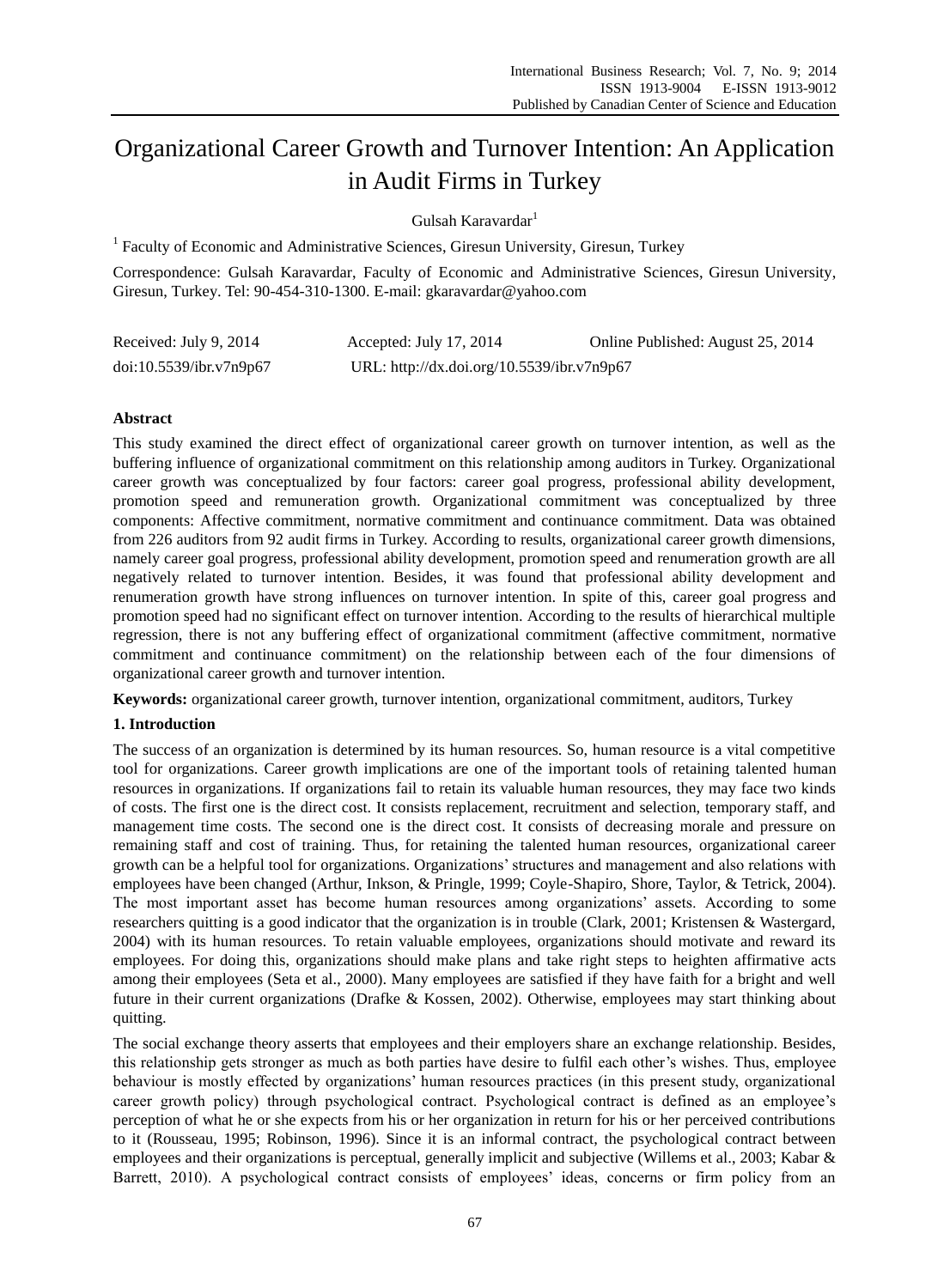employee's point of view (Morrison & Robinson, 1997). Since the career growth policy of an organization is an important encouraging issue (Bedeian et al., 1991), organizations should create psychological contracts through their career growth policies. The relation based on a psychological contract between an employee and his or her organization consists of the organization"s motivation capability toward the employee and also this employee"s desire to reach his or her organization's goals (Aselage & Eisenberger, 2003). Thus, an organizational career growth policy should create solid sentiments of a psychological contract among employees especially when the organizational career growth policy of the organization is a valuable attempt for its employees (Bedeian et al., 1991) who anticipate progress and growth in their careers (Okurame & Balogun, 2005; Okurame, 2012).

In the literature, researchers mainly focused on the process of growing in one's career (Sturges, Guest, Conway, & Davey, 2002; Weng & McElroy, 2009). They didn"t focus on the outcomes of such efforts. Jans (1989) stated that career growth gets the outcomes of an employee"s efforts by describing it as his or her perceptions of opportunities of improvement and advancement in an organization. According to Weng & Hu (2009), oragnizational career growth can be explained by career goal progress, professional ability development, promotion speed, and remuneration growth. According to Weng & Hu"s (2009) study, career growth may also be interpreted as fulfillment of engagements by the organization as a psychological contract that sequentially exposed to be positively related to organizational commitment of employees (Coyle-Shapiro & Morrow, 2006).

To the the best of the author"s knowledge, there is not any related research which consists all variables, namely organizational career growth, organizational commitment and turnover intention, of this study in the literature. Besides, testing these relationships in a developing country will make a valuable contribution to the existing literature. This present research focused on auditors to examine the relationship among organizational career growth, organizational commitment (as a moderator) and turnover intention This present study analyzed the direct effect of organizational career growth on turnover intention, as well as the moderating effect of organizational commitment on this relationship among auditors in Turkey.

## **2. Literature Review**

Relationships among Organizational Career Growth, Organizational Commitment and Turnover Intention:

According to the literature the relation between organizational career growth and organizational commitment can be indicated by two ways. The first one is ascending the stair of the hierarchy of the organization through a promotion and the second one is the rising career development experiences (Milliman, 1992; Brutus et al., 2000). Weer (2006) described career growth as the probability that an employee gets a promotion and acquires career development experiences from ascended responsibilities and contender tasks. Allen & Meyer (1990), defined organizational commitment as "employees with strong affective commitment remain because they want to, those with strong continuance commitment because they need to, and those with strong normative commitment because they feel they ought to". Solinger et al. (2008) suggested that the differences among these dimensions show that the three forms of commitment are qualitatively different notions.

Affective commitment can be defined as employees" loyalty and willingness to stay with their organizations (Meyer, Allen, & Smith, 1993). According to Meyer et al. (1993), when employees are satisfied by their organizations, their affective commitment will be affected positively. Reaching career goals and gaining professional ability improvement disclosure higher need satisfaction while promotion and remuneration enable assess how an employee is considered by his or her organization. According to Tsui, Pearce, Porter, & Tripoli (1997), for creating an employee-organizational relationship which has a mutual benefit, organizations should let their employees to experience career growth. When such an environment is created in an organization, employees feel higher agreement and affective organizational commitment toward their organizations (Hom et al., 2009). Affective commitment discusses employees" willingness to remain with their present employers and shows the inherent of their association.

Meyer et al. (1993) defined normative commitment as the psychological attachment of an employee toward his or her organization based on socialization experimentations or a moral obligations. In supporting this view, Wiener (1982) asserted that employees who have high normative commitment remain in their present organizations since they feel it is the right and moral thing to do. According to norms of reciprocity, an individual should support and not damage the people who have supported him or her (Gouldner, 1960). Normative commitment is built on norms of reciprocity (Meyer & Herscovitch, 2001). Wiener (1982) asserted when an organization gives financial support to its employees' education, this develops these employees' moral obligation. Normative commitment defines an employee's willingness to stay with any employer and it shows an employee's thoughts about the nature of the employer-employee association (Solinger et al., 2008). Normative commitment reminds Briscoe et al."s (2006) measure of boundaryless career orientation. It is called as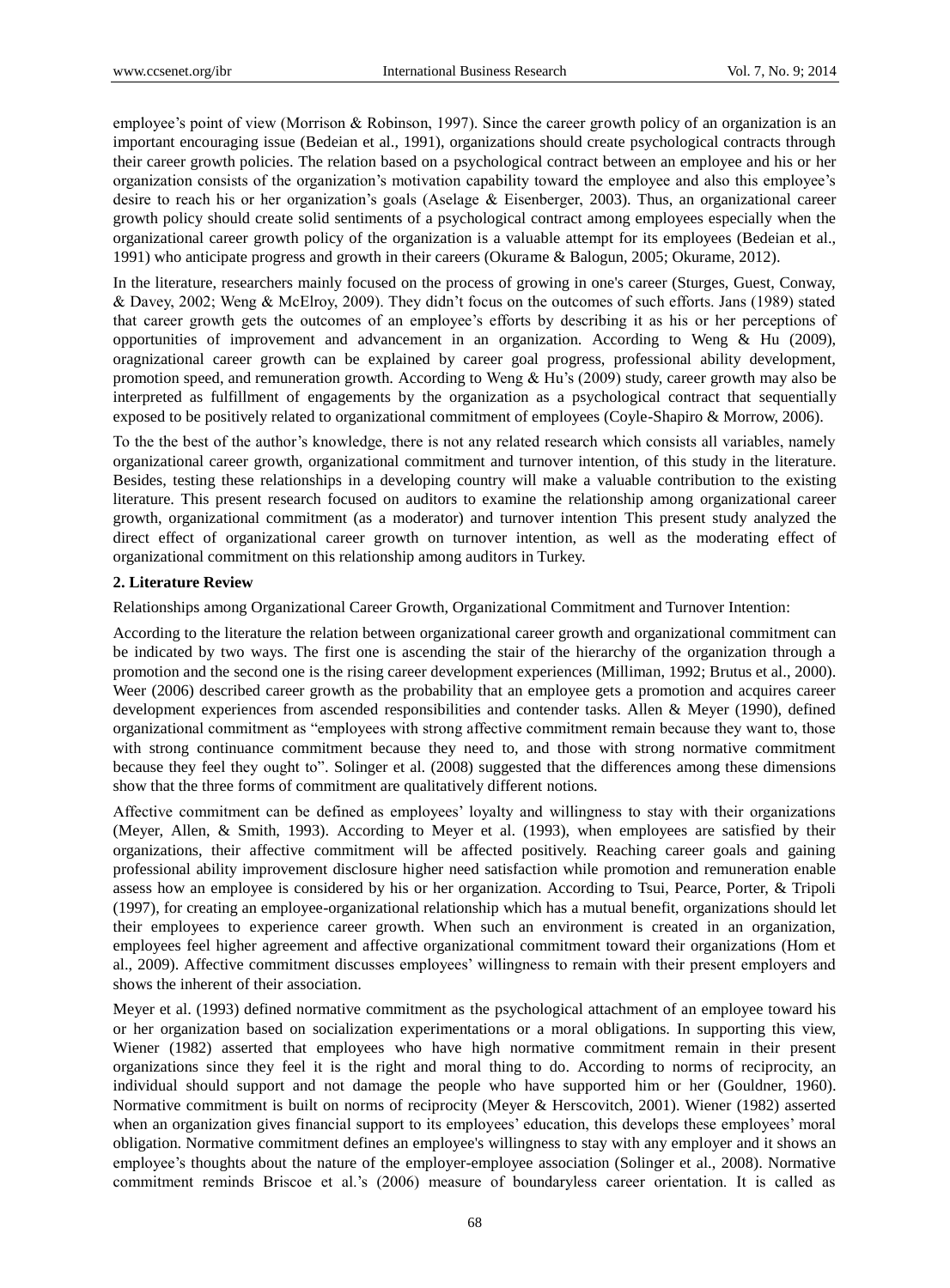'organizational mobility preference'. Meyer  $\&$  Herscovitch (2001) added that normative commitment is associated with consenting the organization"s advantages. The advantages of the organizations are usually training advantages and mentoring programs, besides, promotions and raises can be taken into account as well.

Continuance commitment can be defined a feeling of a commitment to an organization since employees feel they have to stay (Meyer et al., 1993). Meyer & Allen (1991) asserted that any agent which raises the perceived costs of quitting may be expressed as a predictor of continuance commitment. According to Hom et al. (2009), these costs can be seniority, a job skill that belongs to only present organization which is impossible to transfer to another organization, movement of family or leaving behind of fellowship and colleague networks. Continuance commitment discusses the attitude toward respecting the objective or instrumental results of remaining or quitting.

Alvi & Ahmed's (1987) research results showed that when employees think their organizations have high promotional opportunities, they show higher levels of organizational commitment. According to literature, the variables that effect commitment of employees can be listed as: personal development opportunity (Liu & Wang, 2001), promotion equity and training (Long, Fang, & Ling, 2002) and opportunity for learning (Ng, Butts, Vandenberg, DeJoy, & Wilson, 2006). Weng & Hu (2009) asserted organizational career growth involves reaching career aims, improving professional skills and getting promotions and compensation appropriate with those competences. Weng & McElroy (2012) studied on both career growth and its influence on occupational commitment and turnover intentions. According to their research results, career growth dimensions were negatively related to turnover intentions and affective occupational commitment was found as a partial mediator on their relationships. Hess, Jepsen & Dries (2012) studied the direct influence of individual career concerns on career and employer change intention, as well as the buffering influence of organizational commitment on that relationship. Their study results asserted that exploration concerns related positively to both employer and career change intentions; the impact of exploration concerns on career change intention was moderated by affective commitment, but, and reinforced by normative commitment. Establishment concerns related negatively to career change intention, and this influence was also moderated by level of affective commitment.

According to the literature summary, it can be deduced that, when organizations provide satisfactory career growth environment to their employees, by supporting them reaching their career goals and improving their professional skills, and awarded them by promotions and remuneration, these employees are much more ready to reciprocate and enhance a sense of moral obligation to their organizations and also think no more resignation. According to the social exchange hypothesis of the influences of an organizational career growth policy on a psychological contract, a favourable career growth prospects formed from affirmative experiences with the policy should create a greater requirement for employees to repay the organization with retaining in their current jobs. Besides, it is suggested that through the mechanisms outlined above, each form of organizational commitment, namely affective, normative and continuance commitment, will act as a buffer between organizational career growth factors and turnover intention.

## **3. The Model and Hypotheses**

The model of the study is given in Figure 1. According to the review of the literature, two central hypotheses are formulated as:

Hypothesis 1. Organizational career growth factors have a direct effect on turnover intention.

Hypothesis 2. The impact of organizational career growth factors on turnover intention is moderated by organizational commitment.



Figure 1. The model of the study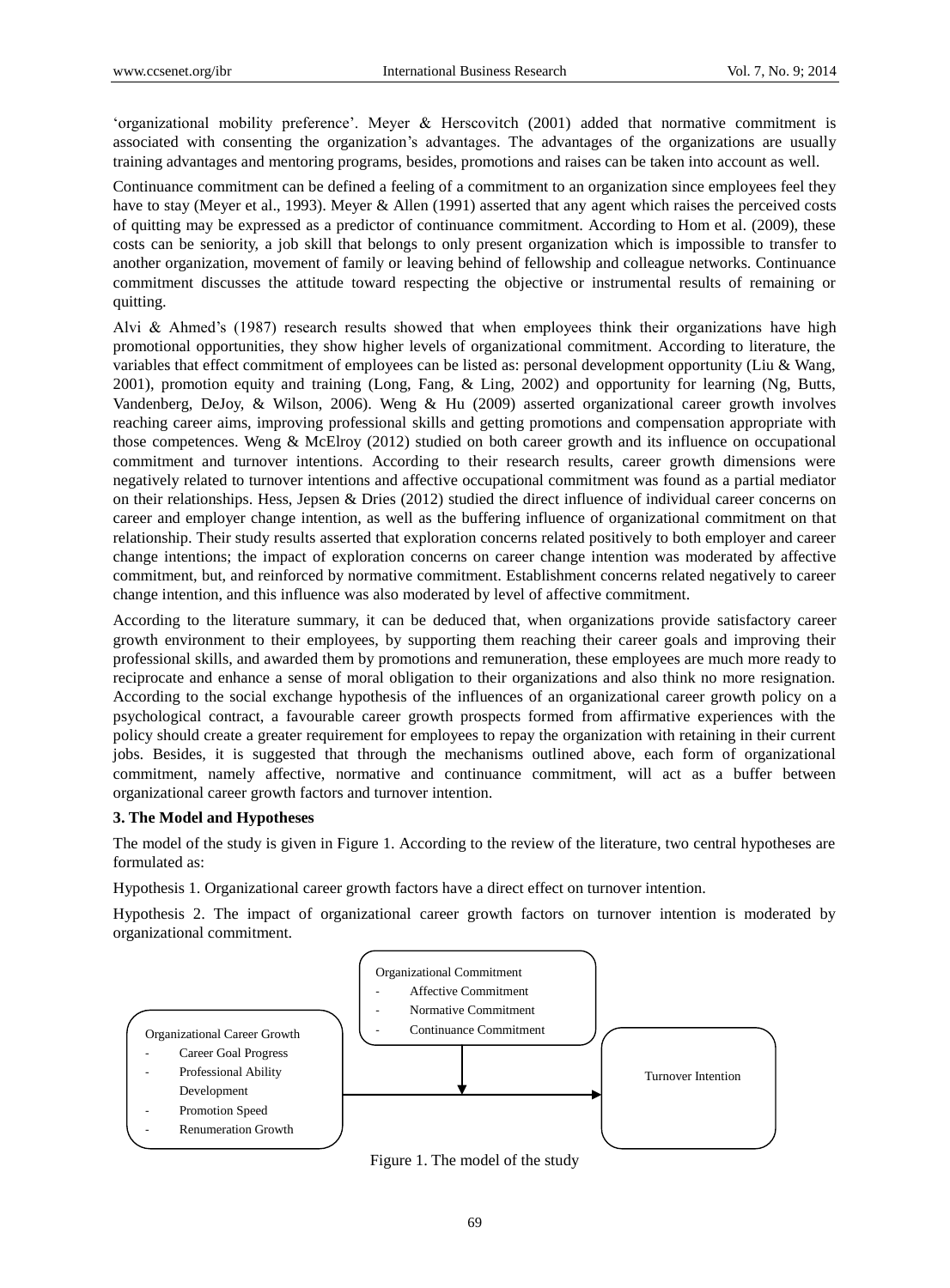## **4. Method**

#### *4.1 Data Collection and Sample*

According to "Accounting and Auditing Standarts Association", there are 92 audit firms in Turkey (www.kgk.gov.tr). The auditors who work in these audit firms are focused in this study. Data were collected from March to April 2014 via e-mails. A questionnaire was prepared and randomly e-mailed to these firms to be delivered to their auditors who were volunteered to participate. 226 completed forms were taken.

## *4.2 Measurements*

The scale of organizational career growth was taken from Weng & Hu"s (2009) study. It is a 15-item scale and has four dimensions. Samples for the scale's items are "My present job provides me with good opportunities to realize my career goals" and " My present job moves me closer to my career goals" for career goal progress dimension; " My present job encourages met o continuously gain new and job related skills" and "My present job encourages met o accumulate richer work experiences" for professional ability development dimension; "My promotion speed in the present organization is fast" and "Compared with my collegues, I am being promoted faster" for promotion speed dimension, and "My salary is growing quickly in my present organization" and "In this organization, the possibility of my current salary being increased is very large" for remuneration growth dimension. The coefficient alpha values for career goal progress professional ability development, promotion speed and remuneration growth are 0.85, 0.86, 0.80, and. 78, respectively.

To measure the organizational commitment of participants, Meyer & Allen's (1997) scale was used. It is a six-item scale and has three dimensions. These dimensions are affective commitment, continuance commitment and normative commitment. Sample items are "I would be very happy to spend the rest of my career with this organization" (affective commitment); "Right now, staying with my organization is a matter of necessity as much as desire" (continuance commitment); "Even if it were to my advantage, I do not feel it would be right to leave my organization now" (normative commitment). The coefficient alpha values for affective commitment, continuance commitment, and normative commitment scales are 0.86, 0.84, and 0.78, respectively.

Researchs has shown that employees" turnover intentions is the best predictor of actual turnover (Bedeian et al.; 1991; Steel, 2002). Since the actual data is unavailable, turnover intention scale was used. This scale is developed by Kelloway, Gottlieb, & Barham's (1999). It is a 4-item measurement. These items are "I am thinking about leaving this organization", "I am planning to look for a new job", "I intend to ask people about new job opportunities", and "I don't plan to be in this organization much longer". Their coefficient alpha was 0.76. The coefficient alpha in this present study is 0.78. The coefficient alpha results, that have presented so far, are fulfilled the rule of acceptable value suggested by Nunally (1978).

During adaptation of the measures into Turkish, the method of Brislin, Lonner & Thorndike (1973) was used, which consisted of four steps: forward translation, assessment of forward translation, backward translation, and assessment of backward translation. All of the scales were translated into Turkish by the researcher and reviewed by a colleague who is native in both Turkish and English and an assistant professor of English to assure the clarity of terminology.

## *4.3 Analyses*

A confirmatory factor analysis was applied to determine the validity of organizational career growth as a four component model. This analysis was used to compare the fitness of the one-dimensional model (all items share the same factor), two-dimensional model (the first factor is career goal progress and professional ability development, and the second one is promotion speed and remuneration growth), three-dimensional model (promotion speed and remuneration growth share a factor) and four-dimensional model. According to the confirmatory factor analysis, the fitness of the four-dimensional model (Chi-Squares/df=1.512, GFI=.94, AGFI=.92, RMSEA=.061, NNFI=.95, CFI=.94) is the best model (Schermelleh-Engel & Moosbrugger, 2003).

After that, a confirmatory factor analysis was applied to establish the validity of organizational commitment as a three component model. According to Weng, McElroy, Morrow & Liu (2010) and Chen & Francesco's (2003) studies the fitness of the one-dimensional model (all items share the same factor), two-dimensional model (affective and normative commitment share a factor), three-dimensional and four-dimensional model (continuous commitment is divided into two factors) were evaluated. According to the confirmatory factor analysis, the three-dimensional model (Chi-Squares/df=2.08, GFI=.91, AGFI=.88, RMSEA=.067, NNFI=.95, CFI=.93) is the best model (Schermelleh-Engel & Moosbrugger, 2003).

After completing validity tests of scales, the correlation analyses conducted. Correlation analysis provides information about the relationship between dependent and independent variables. Since correlation analyses do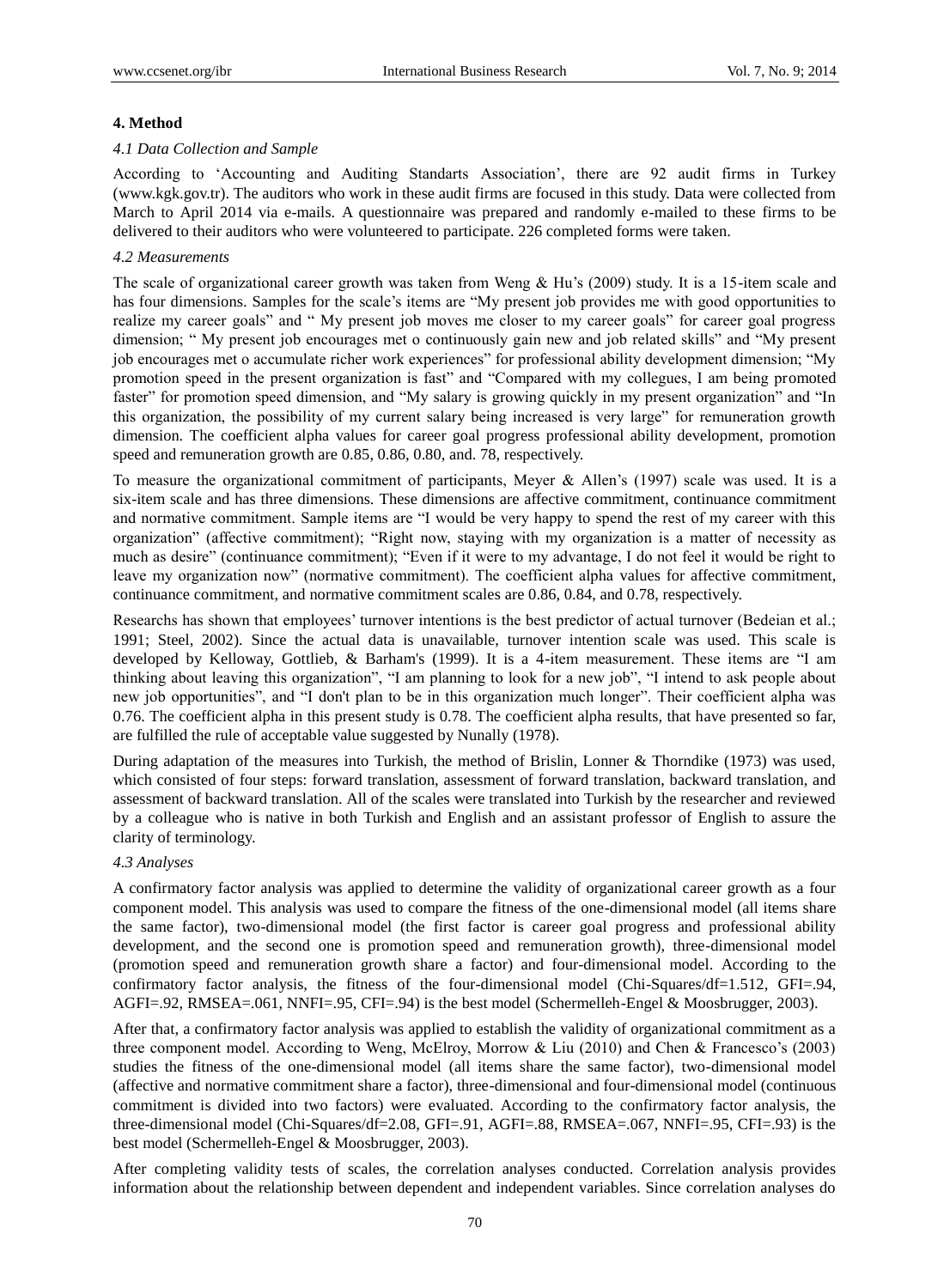not present the strength of the relationships between variables, a hierarchical multiple regression analysis was conducted. First of all, all study variables were centred prior to being entered into the regression model. Since age, organization tenure and career tenure variables have repeatedly been shown to impact on career issues, organizational commitment and turnover intentions (Weng, McElroy, Morrow & Liu, 2010; Allen & Meyer, 1993; Bedeian et al., 1991; Cohen, 1993; Cooke, 1994; Pettit et al., 2004), in the first step, age, organization tenure, career tenure, and also position tenure were controlled.

Controlling for age and tenure allows conclusions on the influences of organizational career growth on turnover intention at any point in an individual's life and (organizational) career (Weng, McElroy, Morrow & Liu, 2010). For testing this present study"s first hypothesis, organizational career growth dimensions and organizational commitment dimensions were entered at the second step. To test the second hypothesis, the two-way interaction among the four organizational career growth and three types of organizational commitment were entered at the third step.

## **5. Results**

Table 1 shows means, standard deviations and correlations among this study"s variables. Cronbach alpha coefficients are also shown on the diagonal where applicable in the table. As it can be seen in the Table 1, career goal progress (r=-.14, p<.05), professional ability development (r=-.36, p<.01), promotion speed (r=-.15, p<.05), and renumeration growth (r=-.37, p<.01) all have negative relationships with turnover intention. Besides, only affective commitment has a positive relation with career goal progress ( $r=19$ ,  $p<05$ ), professional ability development (r=.29, p<.05), promotion speed (r=.18, p<.05), and renumeration growth (r=.24, p<.05). Affective commitment ( $r=-.37$ ,  $p<-.01$ ) and normative commitment ( $r=-.18$ ,  $p<-.05$ ) have negative relationships with turnover intention.

Research data collected from private audit firms in Turkey. All participants are auditors. They were asked for their age, career tenure, organization tenure and position tenure to control these variables in the regression analysis. The mean values of their age, career tenure, organization tenure and position tenure were 34.23, 7.25, 3.17 and 1.84, respectively.

Table 2 presents the beta coefficients, standard errors, and R<sup>2</sup> as a result of the hierarchical multiple regression. According to the results of the hierarchical multiple regression, the control variables (age, organization tenure, career tenure and position tenure) presented a significant influence on turnover intention (R2=.02; F=2.74, p<0.05) in the Table 2. This effect is primarily because of career tenure (β=−.04, p<.05) and organization tenure  $(\beta=-.02, p<.05)$ .

As it can be seen in Table 2, higher professional ability development associated with lower turnover intention (β=-.44, p<.05). Besides, higher renumeration growth associated with lower turnover intention (β=-.41, p<.05). None of the other organizational career growth dimensions were significant predictors of turnover intention. Thus, hypothesis 1 was partially supported. In addition to that, higher affective commitment ( $\beta = -0.57$ , p<01) and normative commitment ( $\beta$ =−.52, p<.01) led to lower turnover intention in Step 2. In the Step 3, interaction variables were entered to the model. Despite of higher affective and normative commitment, there was not a significant change to the model and no significant interaction effects occured. Thus, hypothesis 2 was not supported.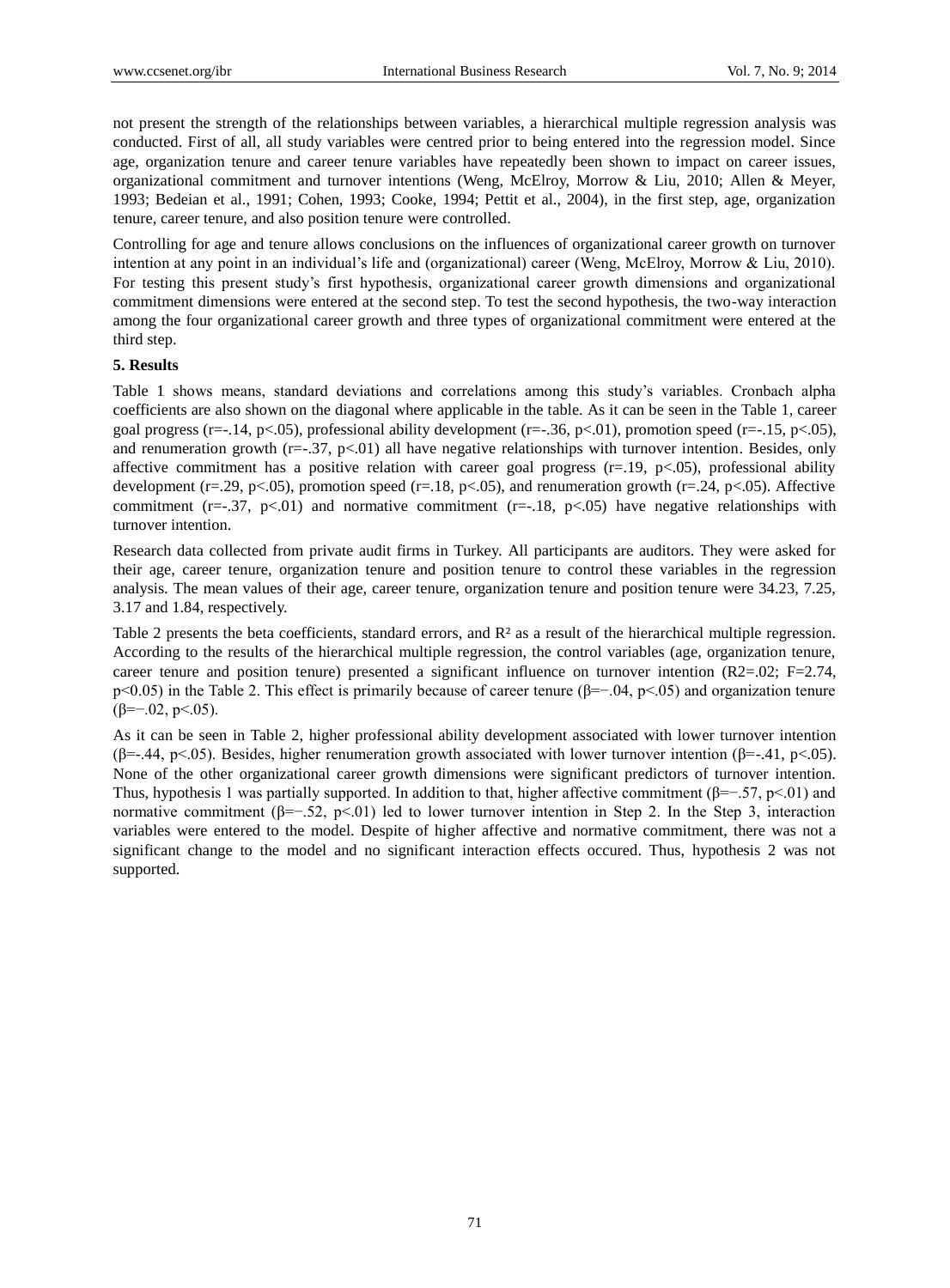| Variable               | M     | <b>SD</b> |         | $\overline{2}$           | 3        | $\overline{4}$ | 5       | 6        | 7       | 8        | 9        | 10      | 11     | 12    |
|------------------------|-------|-----------|---------|--------------------------|----------|----------------|---------|----------|---------|----------|----------|---------|--------|-------|
| $1. \text{Age}$        | 34.23 | 8.16      | a.      |                          |          |                |         |          |         |          |          |         |        |       |
| 2.Organization         | 3.17  | 3.84      | $.15**$ | $\overline{\phantom{a}}$ |          |                |         |          |         |          |          |         |        |       |
| Tenure                 |       |           |         |                          |          |                |         |          |         |          |          |         |        |       |
| 3. Career Tenure       | 7.25  | 5.23      | $.17**$ | $.18**$                  |          |                |         |          |         |          |          |         |        |       |
| 4. Position Tenure     | 1.84  | 1.86      | $.13**$ | $.13**$                  | $.18**$  | $\centerdot$   |         |          |         |          |          |         |        |       |
| 5.Career Goal          |       |           |         |                          |          |                |         |          |         |          |          |         |        |       |
| Progress               | 3.28  | .97       | $.14*$  | $.17*$                   | $.21*$   | $.21**$        | (.85)   |          |         |          |          |         |        |       |
| 6.Professional         |       |           |         |                          |          |                |         |          |         |          |          |         |        |       |
| Ability                |       |           |         |                          |          |                |         |          |         |          |          |         |        |       |
| Development            | 3.57  | .94       | $.16*$  | $.19*$                   | $.23**$  | $.22*$         | $.24**$ | (.86)    |         |          |          |         |        |       |
| 7.Promotion            |       |           |         |                          |          |                |         |          |         |          |          |         |        |       |
| Speed                  | 3.42  | .93       | $.18*$  | $.15*$                   | $.19**$  | $.17*$         | $.22**$ | $.25*$   | (.80)   |          |          |         |        |       |
| 8.Renumeration         |       |           |         |                          |          |                |         |          |         |          |          |         |        |       |
| Growth                 | 3.08  | .95       | $.21*$  | $.18*$                   | $.17*$   | .11            | $.21**$ | $.28*$   | $.22**$ | (.78)    |          |         |        |       |
| 9.Affective            |       |           |         |                          |          |                |         |          |         |          |          |         |        |       |
| Commitment             | 4.24  | 1.02      | $.18*$  | $.14*$                   | .14      | .14            | .19*    | .29*     | $.18*$  | $.24*$   | (.86)    |         |        |       |
| 10.Normative           |       |           |         |                          |          |                |         |          |         |          |          |         |        |       |
| Commitment             | 3.47  | .98       | $.22*$  | $.13*$                   | .12      | .16            | .11     | .09      | .08     | .16      | $.21*$   | (.84)   |        |       |
| 11.Continuance         |       |           |         |                          |          |                |         |          |         |          |          |         |        |       |
| Commitment             | 4.16  | 1.17      | .11     | .10                      | .13      | .19            | .08     | .07      | .06     | .09      | .11      | $.18*$  | (.78)  |       |
| 12.Turnover            |       |           |         |                          |          |                |         |          |         |          |          |         |        |       |
| Intention              | 2.67  | 1.24      | $-.16*$ | $-.22$                   | $-.19**$ | $-.22*$        | $-.14*$ | $-.36**$ | $-.15*$ | $-.37**$ | $-.37**$ | $-.18*$ | $-.14$ | (.78) |
| Note. *p<.05. **p<.01. |       |           |         |                          |          |                |         |          |         |          |          |         |        |       |

Table 1. Means, standart deviations, and correlations

Table 2. Hierarchical multiple regression analysis results (N=226)

| <b>Turnover Intention</b>   | Model       |                 | Coefficients |           |  |  |
|-----------------------------|-------------|-----------------|--------------|-----------|--|--|
|                             | $R^2$       | $\triangle R^2$ | $\beta$      | <b>SE</b> |  |  |
|                             | (F)         | $(\Delta F)$    |              |           |  |  |
|                             |             |                 |              |           |  |  |
| Step 1.                     | .02         | .02             |              |           |  |  |
| Intercept                   | $(2,74*)$   | $(2.74*)$       | $3.18*$      | .11       |  |  |
| Age                         |             |                 | $-.02$       | .02       |  |  |
| <b>Organization Tenure</b>  |             |                 | $-.02*$      | .01       |  |  |
| <b>Career Tenure</b>        |             |                 | $-.04*$      | .16       |  |  |
| <b>Position Tenure</b>      |             |                 | .06          | .01       |  |  |
| Step 2.                     | .35         | .33             |              |           |  |  |
| Intercept                   | $(13.07**)$ | $(17.63**)$     | $3.11**$     | .14       |  |  |
| Age                         |             |                 | .02          | .02       |  |  |
| Organization Tenure         |             |                 | .02          | .02       |  |  |
| <b>Career Tenure</b>        |             |                 | .04          | .03       |  |  |
| <b>Position Tenure</b>      |             |                 | .09          | .13       |  |  |
| <b>Career Goal Progress</b> |             |                 | .18          | .11       |  |  |
| Professional Ability Dev.   |             |                 | $-.44*$      | .08       |  |  |
| Promotion Speed             |             |                 | $-.15$       | .07       |  |  |
| <b>Renumeration Growth</b>  |             |                 | $-.41*$      | .11       |  |  |
| Affective Com.              |             |                 | $-.57*$      | .13       |  |  |
| Normative Com.              |             |                 | $-.52*$      | .09       |  |  |
| Continuance Com.            |             |                 | $-.34$       | .12       |  |  |
| Step 3.                     | .36         | .01             |              |           |  |  |
| Intercept                   | $(5.87**)$  | (.40)           | $3.50**$     | .14       |  |  |
| Age                         |             |                 | .02          | .02       |  |  |
| <b>Organization Tenure</b>  |             |                 | .02          | .02       |  |  |
| <b>Career Tenure</b>        |             |                 | .04          | .04       |  |  |
| <b>Position Tenure</b>      |             |                 | .09          | .06       |  |  |
| <b>Career Goal Progress</b> |             |                 | .29          | .18       |  |  |
| Professional Ability Dev.   |             |                 | $-.45*$      | .11       |  |  |
| Promotion Speed             |             |                 | $-.17$       | .06       |  |  |
| <b>Renumeration Growth</b>  |             |                 | $-.41*$      | .14       |  |  |
| Affective Com.              |             |                 | $-.56*$      | .16       |  |  |
| Normative Com.              |             |                 | $-.52*$      | .09       |  |  |
| Continuance Com.            |             |                 | $-.28$       | .12       |  |  |
| $CGP*AC$                    |             |                 | .11          | .07       |  |  |
| $CGP*NC$                    |             |                 | .09          | .04       |  |  |
| $CGP*CC$                    |             |                 | .02          | .08       |  |  |
| PAD*AC                      |             |                 | .14          | .05       |  |  |
| PAD*NC                      |             |                 | .08          | .02       |  |  |
| PAD*CC                      |             |                 | .11          | .07       |  |  |
| $PS*AC$                     |             |                 | .16          | .14       |  |  |
| PS*NC                       |             |                 | .14          | .10       |  |  |
| PS*CC                       |             |                 | .17          | .08       |  |  |
| $RG*AC$                     |             |                 | .18          | .06       |  |  |
| $RG*NC$                     |             |                 | .14          | .07       |  |  |
| $RG*CC$                     |             |                 | .09          | .05       |  |  |

 $\frac{1}{2}$ <br>  $\frac{1}{2}$ <br>  $\frac{1}{2}$  CGP: Career Goal Progress; PAD: Professional Ability Development;<br>
PS: Promotion Speed; RG: Renumeration Growth<br>
AC: Affective Commitment; NC: Normative Commitment; CC: Continuance Commitme

72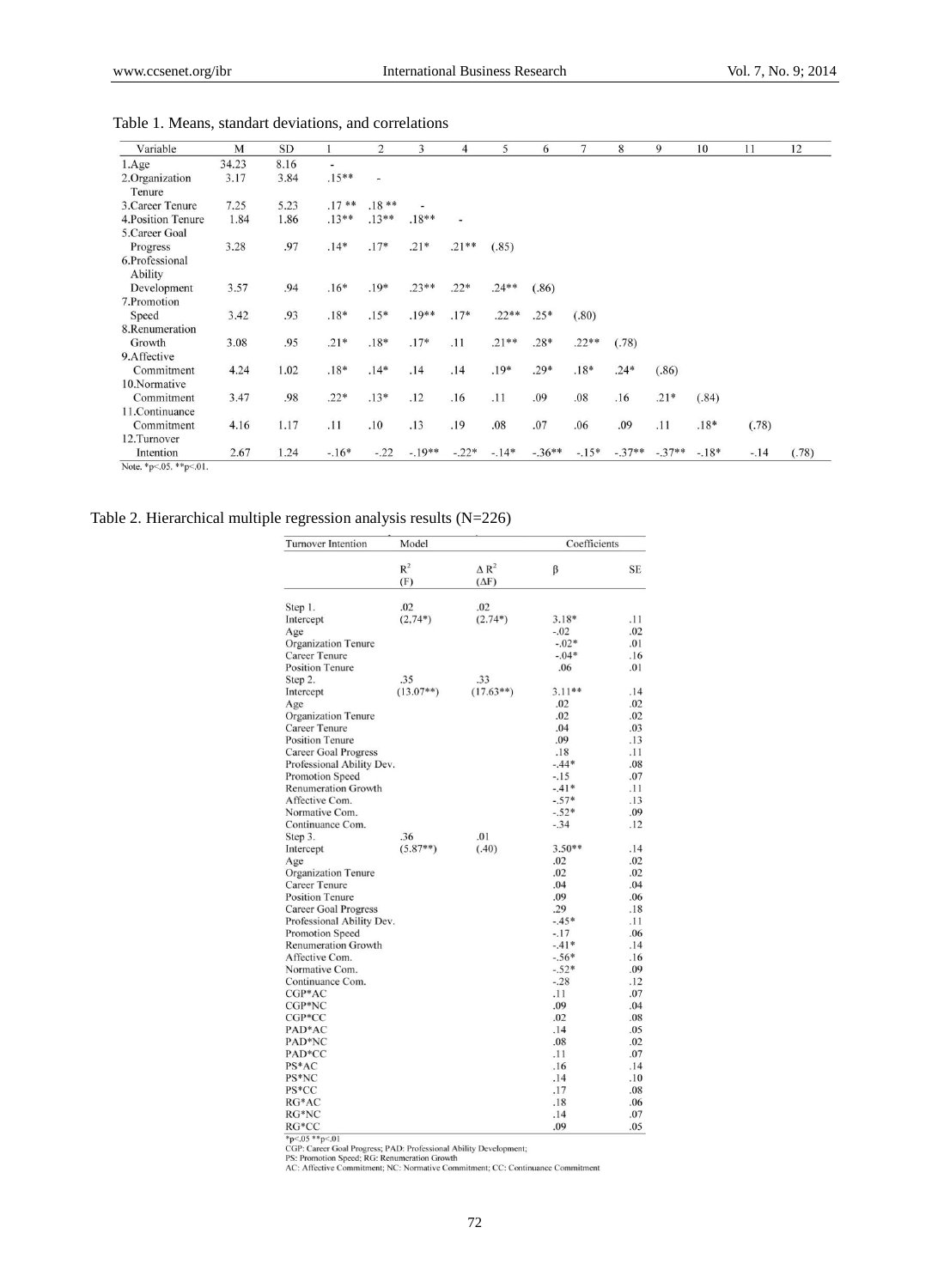#### **6. Discussion**

The purpose of this study is to examine the direct effect of organizational career growth on turnover intention, as well as the buffering influence of organizational commitment on this relationship among auditors in Turkey. For this purpose, first of all, the direct effect of each of the four dimensions of the organizational career growth on turnover intention was examined. It was found that professional ability development and renumeration growth have strong influences on turnover intention. In spite of this, career goal progress and promotion speed had no significant effect on turnover intention. Thus, hypothesis 1 was partially accepted. After testing direct effect of organizational career growth on turnover intention, the effects of affective commitment, normative commitment, and continuance commitment on the relationship between the organizational career growth and turnover intention were examined. Despite of higher affective and normative commitment, there was not a significant change to the model and no significant interaction effects occured. Thus, hypothesis 2 was not supported.

Organizational career growth has related to organizational commitment (Chang, 1999; Weng et al., 2010) in previous studies. However, only affective commitment has a relationship with organizational career growth factors in this study. This study"s results assert that the greater professional ability development and renumeration growth provided by an organization make it less likely their employees think about leaving their jobs. It fits the theory of met expectations (Porter & Steers, 1973) and the psychological contract. Bedeian et al., (1991) and Chang (1999) used a mechanism to explain this connection by organizational commitment (Bedeian et al., 1991; Chang, 1999). However, this present study"s results partially agreed with their studies. According to Hess et al. (2012), with respect to professional ability development, the degree to which one is able to get new abilities in one's current place of employment can make employment there attractive. This finding supports the work of Bedeian et al. (1991) whose concept of expected utility of one's present job was based primarily on the degree to which one's present job was relevant to one's longer term professional growth and development (Hess et al., 2012). This study results support the works of Weng and McElroy (2012), Xiong (2008) and Hess et al.(2012). In Weng and McElroy"s study, dimensions of career growth were negatively related to turnover intentions and affective occupational commitment was found to partially mediate these relationships among Chinese employees. In Xiong"s (2008) study, it is demonstrated that remuneration growth constitutes one reason for employees to remain with their employing organizations among Chinese employees (Weng & McElroy, 2012). Hess et al. (2012) found similar results among Australian employees.

The results of this present study should be viewed in the light of its limitations. First of all, turnover intentions have been shown to be a good predictor of actual turnover (Steel, 2002), however, they are not equivalent. Using actual turnover would help express these relationships better and remove thoughts related to common method bias. In addition to that, turnover intentions in this present study could be voluntary or involuntary. Besides, this study captured organizational career growth in terms of four factors originally proposed by Weng (2010). There may be other underlying dimensions that did not involved in this present study, so additional researchs may determine what other constitutes the organizational career growth needs. Data for the study are subject to the usual limitations of a survey research, as they were obtained from self-report instruments. Although study instruments are valid and reliable, this may not totally rule out under or over replies by participants. In addition to that, other individual differences or other potential variables (eg. perceived organizational support) that could influence the relationship between organizational career growth and turnover intention may be included in the future research. This study is exploratory; thus, data from auditors from the private auditing firms may not typify organizations in general. Additional studies in other sectors may confirm or deny whether this study"s results can be supported.

#### **References**

- Allen, N. J., & Meyer, J. P. (1990). The measurement and antecedents of affective, continuance, and normative commitment to the organisation. *Journal of Occupational Psychology, 63*, 1–18. http://dx.doi.org/10.1111/j.2044-8325.1990.tb00506.x
- Allen, N. J., & Meyer, J. P. (1993). Organisational commitment: Evidence of career stage effects? *Journal of Business Research, 26,* 49–61. http://dx.doi.org/10.1016/0148-2963(93)90042-N
- Alvi, S. A., & Ahmed, S. W. (1987). Assessing Organizational Commitment in a Developing Country: Pakistan, A Case Study. *Human Relations, 40*(5), 267–280. http://dx.doi.org/10.1177/001872678704000502
- Arthur, M. B., Inkson, K., & Pringle, J. K. (1999). *The new careers: individual action and economic change*. London: SAGE Publications Ltd.

Aselage, J., & Eisenberger, R. (2003). Perceived organizational support and psychological contracts: a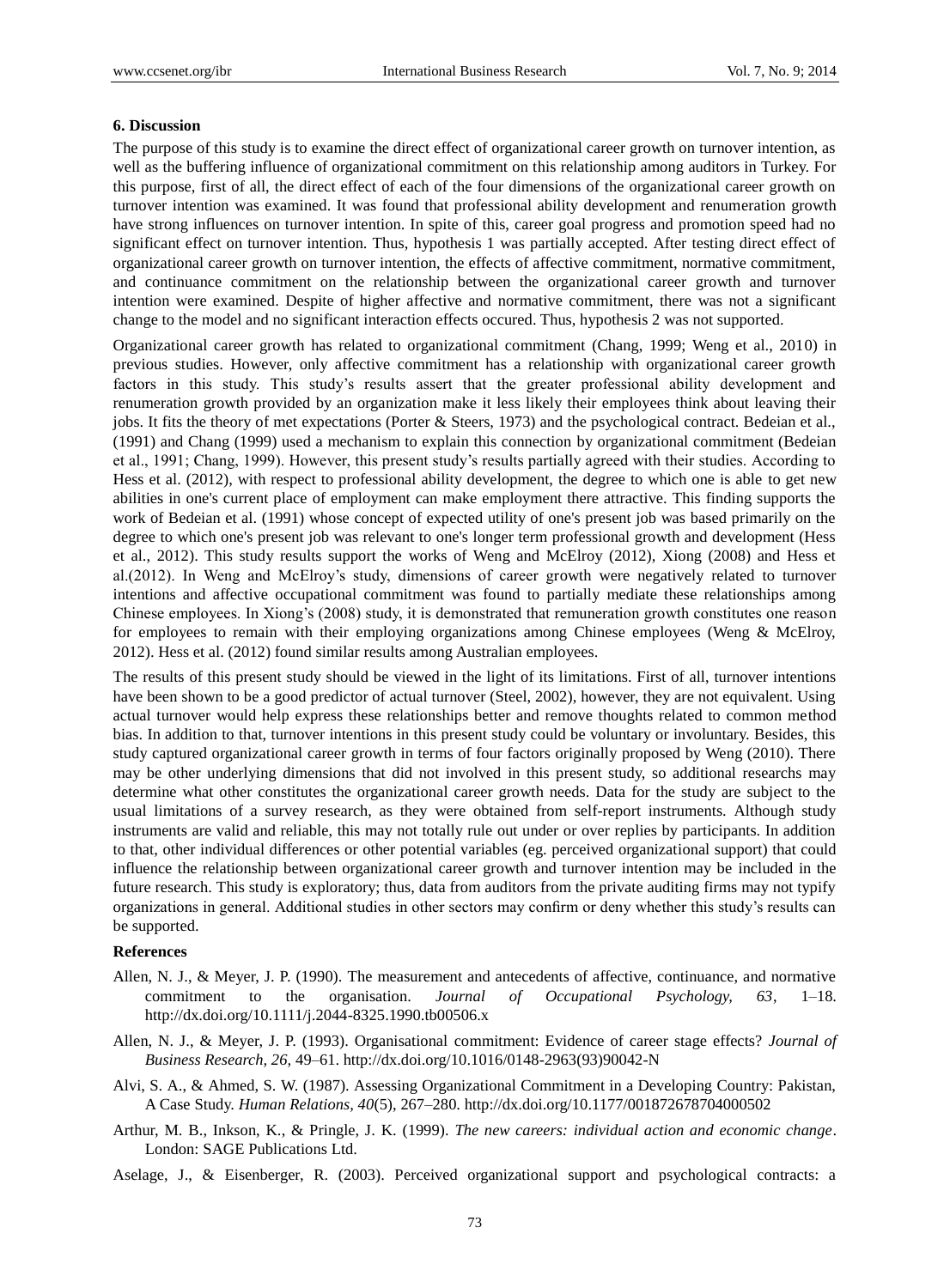theoretical integration. *Journal of Organisational Behaviour, 24*(5), 491–509. http://dx.doi.org/10.1002/job.211

- Bedeian, A., Pizzolatto, A., Long, R., & Griffith, R. (1991). The measurement and conceptualization of career stages. *Journal of Career Development, 17*, 153–166. http://dx.doi.org/10.1177/089484539101700301
- Briscoe, J. P., Hall, D., & DeMuth, R. F. (2006). Protean and boundaryless careers: An empirical exploration. *Journal of Vocational Behavior, 69*, 30–47. http://dx.doi.org/10.1016/j.jvb.2005.09.003
- Brislin, R. W., Lonner, W. J., & Thorndike, R. M. (1973). *Cross-cultural research methods*. New York: Wiley.
- Brutus, S., Ruderman, M., Ohlott, P., & McCauley, C. (2000). Developing from job experiences: the role of organisation-based self-esteem. *Human Resource Development Quarterly, 11*(4), 367–80. http://dx.doi.org/10.1002/1532-1096(200024)11:4<367::AID-HRDQ4>3.0.CO;2-6
- Chang, E. (1999). Career commitment as a complex moderator of organizational commitment and turnover intention. *Human Relations, 52*, 1257–1278. http://dx.doi.org/10.1177/001872679905201002
- Chen, Z. X., & Francesco, A. M. (2003). The relationship between the three components of commitment and employee performance in China. *Journal of Vocational Behavior, 62*, 490–510. http://dx.doi.org/10.1016/S0001-8791(02)00064-7
- Clark, A. E. (2001). What really matters in a job? Hedonic Measurement Using Quit Data. *Labour Economics, 8*, 223–242. http://dx.doi.org/10.1016/S0927-5371(01)00031-8
- Cohen, A. (1993). Age and tenure in relation to organisational commitment: A meta analysis. *Basic and Applied Social Psychology, 14*, 143–159. http://dx.doi.org/10.1207/s15324834basp1402\_2
- Cooke, D. (1994). Measuring career stage. *Human Resource Management Review, 4*, 383–398. http://dx.doi.org/10.1016/1053-4822(94)90020-5
- Coyle, S., & Morrow, P. (2006). Organizational and client commitment among contracted employees. *Journal of Vocational Behavior, 68*, 416–431. http://dx.doi.org/10.1016/j.jvb.2005.10.002
- Coyle-Shapiro, J., Shore, L. M., Taylor, M. S., & Tetrick, L. E. (2004). *The Employment Relationship: Examining Psychological and Contextual Perspectives.* Oxford University Press.
- Drafke, M. W., & Kossen, S. (2002). *The human side of organizations* (8th ed.). Upper Saddle River, New Jersey: Prentice Hall.
- Goulder, A. W. (1960). The norm of reciprocity: a preliminary statement. *American Sociological Review, 25*(2), 161–78. http://dx.doi.org/10.2307/2092623
- Hess, N., Jepsen, D. M., & Dries, N. (2012). Career and employer change in the age of the "boundaryless" career. *Journal of Vocational Behavior, 81*, 280–288. http://dx.doi.org/10.1016/j.jvb.2011.10.009
- Jans, N. A. (1989). Organizational commitment, career factors and career/life stage. *Journal of Organizational Behavior, 10*, 247–266. http://dx.doi.org/10.1002/job.4030100305
- Kabar, A. A., & Barrett, B. (2010). *The impact of the psychological contract on job satisfaction, OCB, and intent to leave in a continuing care retirement community.* Retrieved from http://core.kmi.open.ac.uk/display/13602017 (accessed 07.04.2014)
- Kelloway, E. K., Gottlieb, B. H., & Barham, L. (1999). The source, nature, and direction of work and family conflict: A longitudinal investigation. *Journal of Occupational Health Psychology, 4*, 337–346. http://dx.doi.org/10.1037/1076-8998.4.4.337
- Kristensen, N., & Westergard, N. N. (2004). Does low Job Satisfaction lead to Job Mobility? *IZA Discussion Paper* No. 1026. Labour Markets. London, Routledge: McGraw-Hill.
- Liu, X. P., & Wang, Z. M. (2001). The study of organizational commitment and its development mechanism. *Nankai Business Review, 4*(6), 58–62.
- Long, L. L., Fang, L. L., & Ling, W. Q. (2002). Organizational career management: Measurement and its effects on employees' behavior and feelings in China. *Acta Psychology Sinica, 24*(1), 97–105.
- Meyer, J. P., & Allen, N. J. (1991). A three-component conceptualization of organizational commitment. *Human Resource Management Review, 1*(1), 64–98. http://dx.doi.org/10.1016/1053-4822(91)90011-Z
- Meyer, J. P., & Herscovitch, L. (2001). Commitment in the workplace: Toward a general model. *Human Resource Management Review, 11*, 299–326. http://dx.doi.org/10.1016/S1053-4822(00)00053-X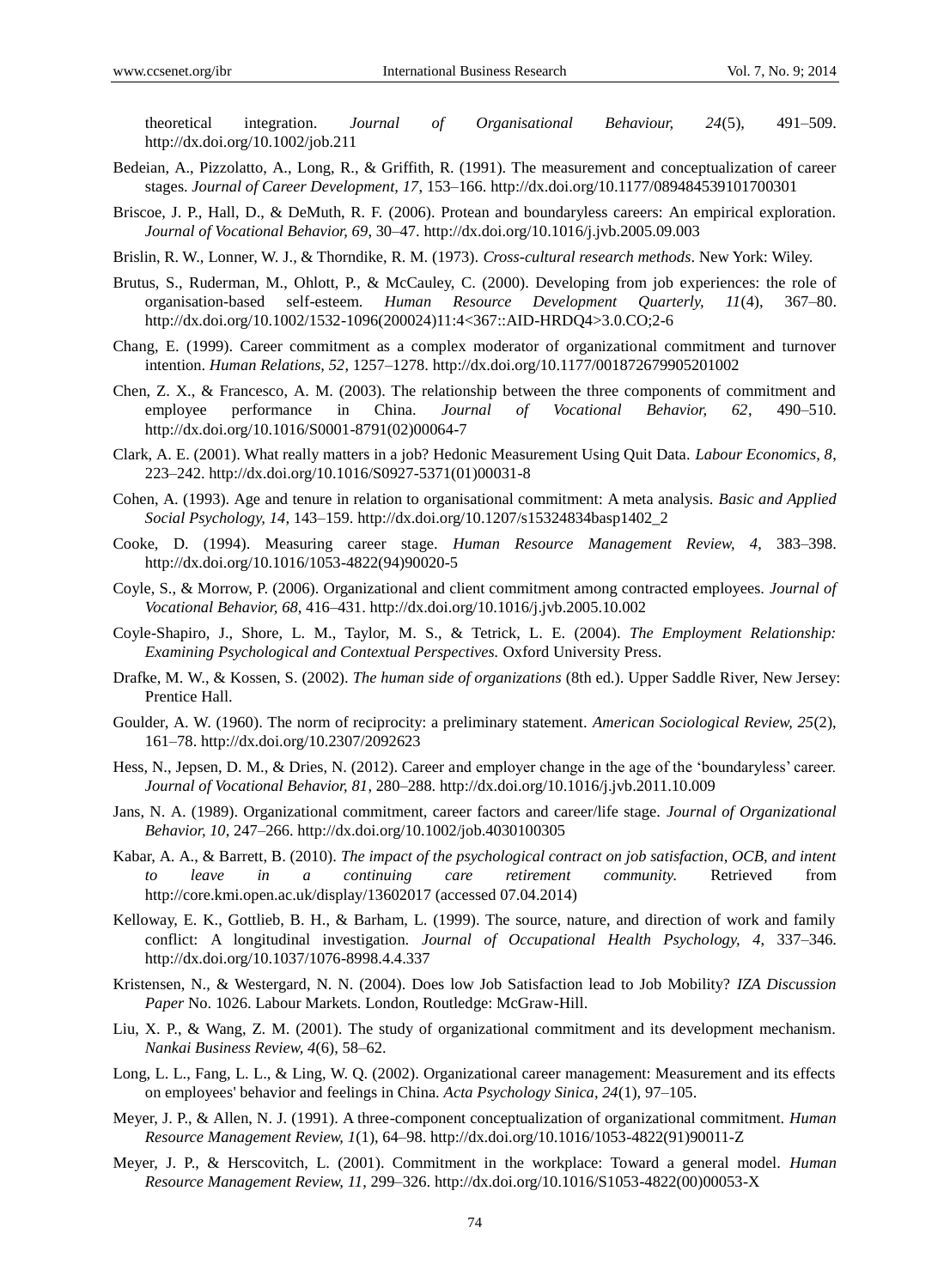- Meyer, J. P., Allen, N. J., & Smith, C. A. (1993). Commitment to organizations and occupations: Extension and test of a three-component conceptualization. *Journal of Applied Psychology, 78*, 538–551. http://dx.doi.org/10.1037/0021-9010.78.4.538
- Milliman, J. F. (1992). *Causes, consequences, and moderating factors of career plateauing*. University of Southern California, Los Angeles, CA, unpublished doctoral dissertation.
- Morrison, E. W., & Robinson, S. L. (1997). When employees feel betrayed: a model of how psychological contract violation develops. *Academy of Management Review, 22*(1), 226–56. Retrieved from http://www.jstor.org.www2.lib.ku.edu:2048/stable/259230
- Ng, T. W. H., Butts, M. M., Vandenberg, R. J., DeJoy, D. M., & Wilson, M. G. (2006). Effects of management communication, opportunity for learning, and work schedule flexibility on organizational commitment. *Journal of Vocational Behavior, 68*(3), 474–489. http://dx.doi.org/10.1016/j.jvb.2005.10.004
- Nunnally, J. C. (1978). *Psychometric theory* (2nd ed.). New York: McGraw-Hill.
- Okurame, D. (2012). Impact of career growth prospects and formal mentoring on organisational citizenship behaviour. *Leadership & Organization Development Journal, 33*(1), 66–85. http://dx.doi.org/10.1108/01437731211193124
- Pettit, T., Donohue, R., & De Cieri, H. (2004). *Career stage, organisational commitment, and organisational citizenship behavior*. Paper presented at the Australian and New Zealand Academy of Management.
- Porter, L. W., & Steers, R. M. (1973). Organization, work and personal factors in employee turnover and absenteeism. *Psychological Bulletin, 80*, 151–176. http://dx.doi.org/10.1037/h0034829
- Robinson, S. L. (1996). Trust and breach of the psychological contract. *Administrative Science Quarterly, 41*, 574–599. http://dx.doi.org/10.2307/2393868
- Rousseau, D. M. (1995). *Psychological Contracts in Organisations*. CA: Sage, Thousand Oaks.
- Schermelleh-Engel, K., Moosbrugger, H., & Müller, H. (2003). Evaluating the fit of structural equation models: Test of significance and descriptive goodness-of-fit measures. *Methods of Psychological Research-Online, 8*(2), 23–74.
- Seta C. E., Paulus, P. B., & ve Baron, R. A. (2000). *Effective Human Relations a Guide to people at Work* (4th ed.). USA: Alllyn and Bacon.
- Solinger, O., Van Olffen, W., & Roe, R. A. (2008). Beyond the three-component model of organizational commitment. *Journal of Applied Psychology, 93*(1), 70–83. http://dx.doi.org/10.1037/0021-9010.93.1.70
- Steel, R. P. (2002). Turnover theory at the empirical interface: Problems of fit and function. *Academy of Management Review, 27*(3), 346–360.
- Sturges, J., Guest, D. E., Conway, N., & Mackenzie Davey, K. (2002). A longitudinal study of the relationship between career management and organisational commitment among graduates in the first the first ten years at work. *Journal of Organisational Behavior, 23*, 731–749. http://dx.doi.org/10.1002/job.164
- Tsui, A., Pearce, J., Porter, L., & Tripoli, A. (1997). Alternative approaches to the employee-organization relationship: Does investment in employees pay off? *Academy of Management Journal, 40*, 1089–1121. http://dx.doi.org/10.2307/256928
- Weer, C. H. (2006). *The impact of non-work role commitment on employees career growth prospect*. Retrieved from http://idea.library.drexel.edu/bitstream/1860/1165/1/weer\_christy. pdf
- Weng, Q., & McElroy, J. (2012). Organizational career growth, affective occupational commitment and turnover intentions. *Journal of Vocational Behavior, 80*, 256–265. http://dx.doi.org/10.1016/j.jvb.2012.01.014
- Weng, Q. X. (2010). Career Growth Study: Scale development and validity test. *Management Review, 22*(10), 22–31.
- Weng, Q. X., & Hu, B. (2009). The structure of career growth and its impact on employees' turnover intention. *Industrial Engineering and Management, 14*(1), 14–21.
- Weng, Q. X., & McElroy, J. C. (2009). Vocational self-concept crystallization as a mediator of the relationship between career self-management and job decision effectiveness. *Journal of Vocational Behavior, 76*(2), 234–243. http://dx.doi.org/10.1016/j.jvb.2009.10.012
- Weng, Q., McElroy, J. C., Morrow, P. C., & Liu, R. (2010). The relationship between career growth and